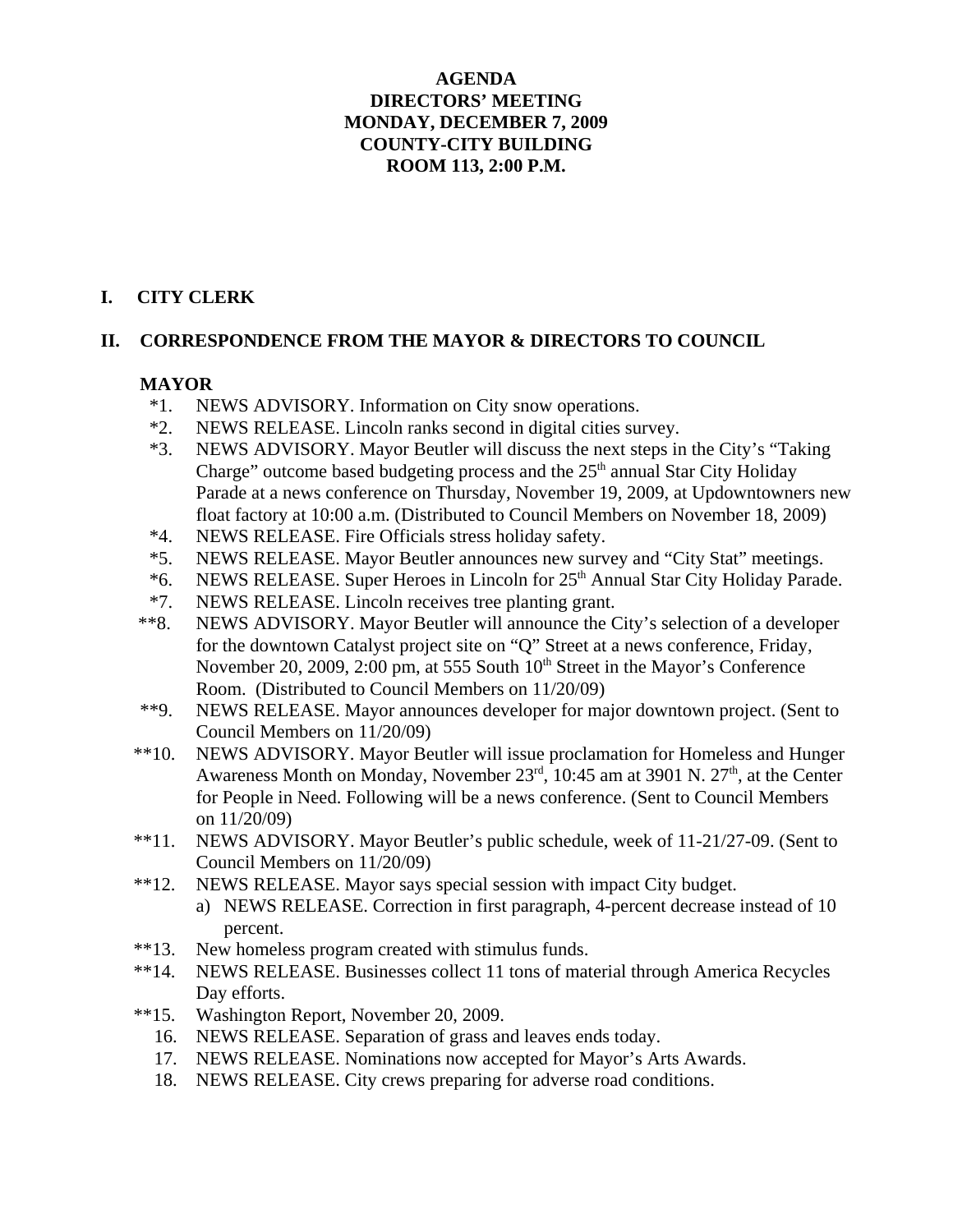19. NEWS RELEASE. Five new balloons highlight  $25<sup>th</sup>$  annual Star City Holiday Parade.

# **DIRECTORS**

# **FINANCE/BUDGET**

- \*1. November Sales Tax Reports memo from Steve Hubka, Budget Officer:
	- a) Actual Compared to Projected Sales Tax Collection;
	- b) Gross Sales Tax Collections (with refunds added back in) 2004-2005 through 2009-2010;
	- c) Sales Tax Refunds 2004-2005 through 2009-2010; and
	- d) Net Sales Tax Collections 2004-2005 through 2009-2010.

## **FINANCE/TREASURER**

\*1. Investment Report for the year ending August 31, 2009.

# **HEALTH DEPARTMENT**

\*\*1. NEWS RELEASE. Appointments for H1N1 vaccine are available.

# **LINCOLN LIBRARIES**

 \*\*1. NEWS RELEASE. The American Indian Heritage Read-In to be held on Thursday, December 3, 2009, 12:00 noon, at the Walt Branch Library, 6701 S. 14<sup>th</sup> Street.

# **PLANNING DEPARTMENT**

- \*1. Site Plans and Applications. Administrative Amendment No. 09072 to Special Permit No. 1903.
- \*2. The Lincoln Metropolitan Planning Organization requests public input for a new public participation plan.
- \*\*3. No Administrative Amendments approved for week of 11/17/09 through 11/23/09.
	- 4. No Administrative Amendments approved week of 11/24/09 through 11/30/09.

# **PLANNING COMMISSION**

- \*1. Action by the Planning Commission, November 18, 2009.
- \*2. Revised Action by Planning Commission, November 18, 2009.
- 3. Action by Planning Commission, December 2, 2009.
- 4. Planning Commission Final Action. Special Permit No. 09025. 2500 Rathbone Road. Resolution No. PC-01183.
- 5. Planning Commission Final Action. Special Permit No. 09026. Enclosed disassembly operation, N.W. 27<sup>th</sup> and W. Vine Streets. Resolution No. PC-01184.
- 6. Planning Commission Final Action. Use Permit No. 117C, Horizon Business Center. South  $14<sup>th</sup>$  Street and Yankee Hill Road. Resolution No. PC-01185.

# **POLICE DEPARTMENT**

 1. Memorandum from Chief Tom Casady on the cost of overtime for UNL football games.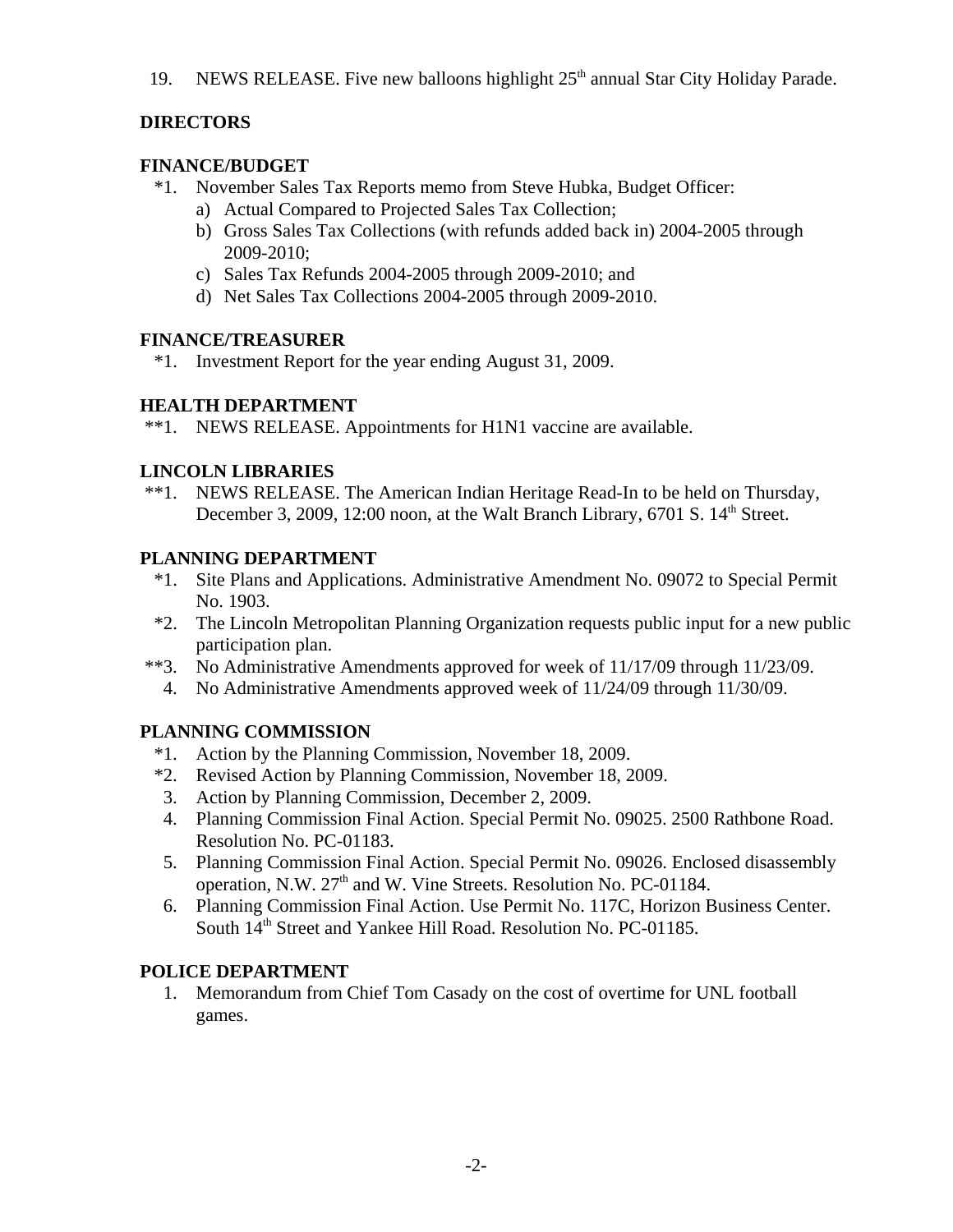## **PUBLIC WORKS/ADMINISTRATION**

- 1. Memo on Impact Fee indexing.
	- a) Response to Council questions; draft inquiry for Council's decision on Impact Fee indexing.

# **III. COUNCIL RFI'S AND CITIZEN CORRESPONDENCE TO INDIVIDUAL COUNCIL MEMBERS**

# **JON CAMP**

- 1. Thank you email from Dave DeBoer regarding restitution of towing expense after a Nebraska football game.
- 2. Email to Greg MacLean, Public Works & Utilities Director, requesting attention to an underground tile east of S.  $27<sup>th</sup>$  and Old Cheney reported by Al Schwandt.
- 3. Email to Attorney Rodney Confer requesting an amendment draft to freeze the current impact fees for the upcoming year.

# **IV. CORRESPONDENCE FROM CITIZENS TO COUNCIL**

- \*1. Email from Luke Peterson commenting on ordinances which ban employment and housing discrimination.
- \*2. Letter from Pat Anderson-Sifuentez, Everett Neighborhood Association President, in support of the F Street Community Center and the expansion of the LPD substation at 13<sup>th</sup> and F Streets. (Each Council Member received individual letter)
- **\***\*3. InterLinc correspondence from Joseph Tindle with questions regarding railroad quiet zone violations.
- **\***\*4. Letter and article from Bob Reeves regarding the proposed arena.
	- 5. Email from Lincoln Chamber of Commerce supporting a new arena including a West Haymarket development resolution.

# **V. ADJOURNMENT**

# **NOTE: \*\* Held Over from 11/30/09 \*Held Over from 11/23/09**

F:\FILES\CITYCOUN\WP\DA120709.wpdmmm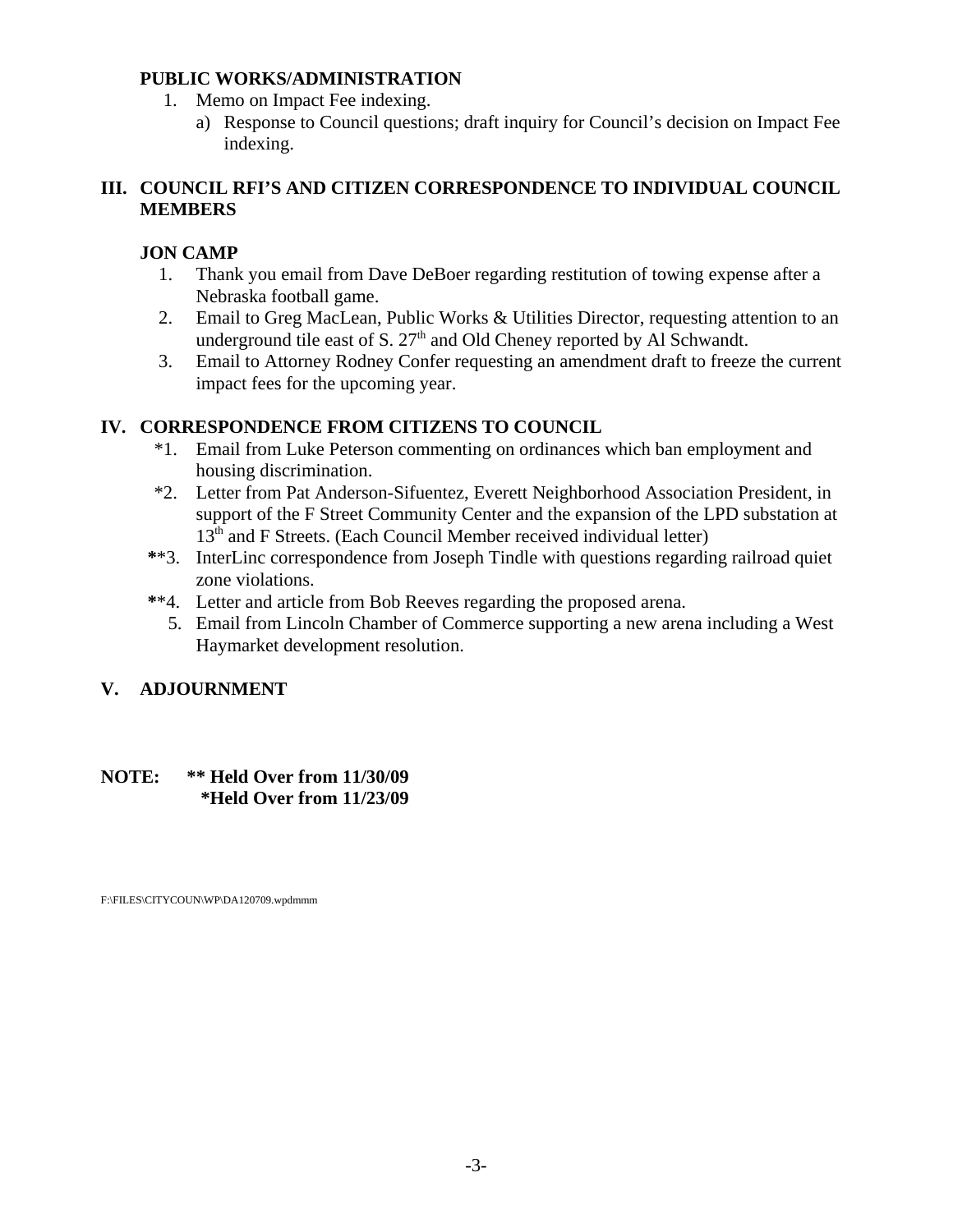## **DIRECTORS' MEETING MINUTES MONDAY, DECEMBER 7, 2009 2:00 P.M. CITY/COUNTY BUILDING CONFERENCE ROOM 113**

**Council Members Present:** Doug Emery, Chair; John Spatz, Vice-Chair; Jonathan Cook, Jayne Snyder**,** Jon Camp, Eugene (Gene) Carroll**,** Adam Hornung

**Others Present:** Rick Hoppe, Trish Owen, Mayor's Office; City Clerk Joan Ross; Rod Confer, City Attorney; and Tammy Grammer, City Council Secretary

Mr. Emery opened the meeting at 2:02 p.m. Location Announcement of the Nebraska Open Meetings Act: A Copy of the Nebraska Open Meetings Act is Located on the Wall at the Rear of this Room.

## **I. CITY CLERK -**

City Clerk Joan Ross stated on their Agenda today, they have the Mayor's Award of Excellence.

Items 3 & 4 will be called together. *[#3, Application of Las Golondrinas, Inc. dba Mazatlan II Mexican Restaurant for a Class I liquor license at 2711 King Lane, Suite 201.; and #4, Manager application of Ruben Arce-Palomera for Las Golondrinas, Inc. dba Mazatlan II Mexican Restaurant at 2711 King Lane, Suite 201.]*

Items 5 & 6 will be called together. *[#5, Application of Lincoln Bison LLC dba Courtside Banquet Hall for a Class I liquor license at 710 Hill Street.; and #6, Manager application of Joel W. Schossow for Lincoln Bison LLC dba Courtside Banquet Hall at 710 Hill Street.]*

For Item 20, they received a Motion-To-Amend #1 in their packet. *[#20, 09-149, Amending Section 9.16.250 of the Lincoln Municipal Code relating to Residency Restrictions for Sexual Predators to amend the definition of sexual predator to conform with state statute and to establish an effective date of January 1, 2010.]*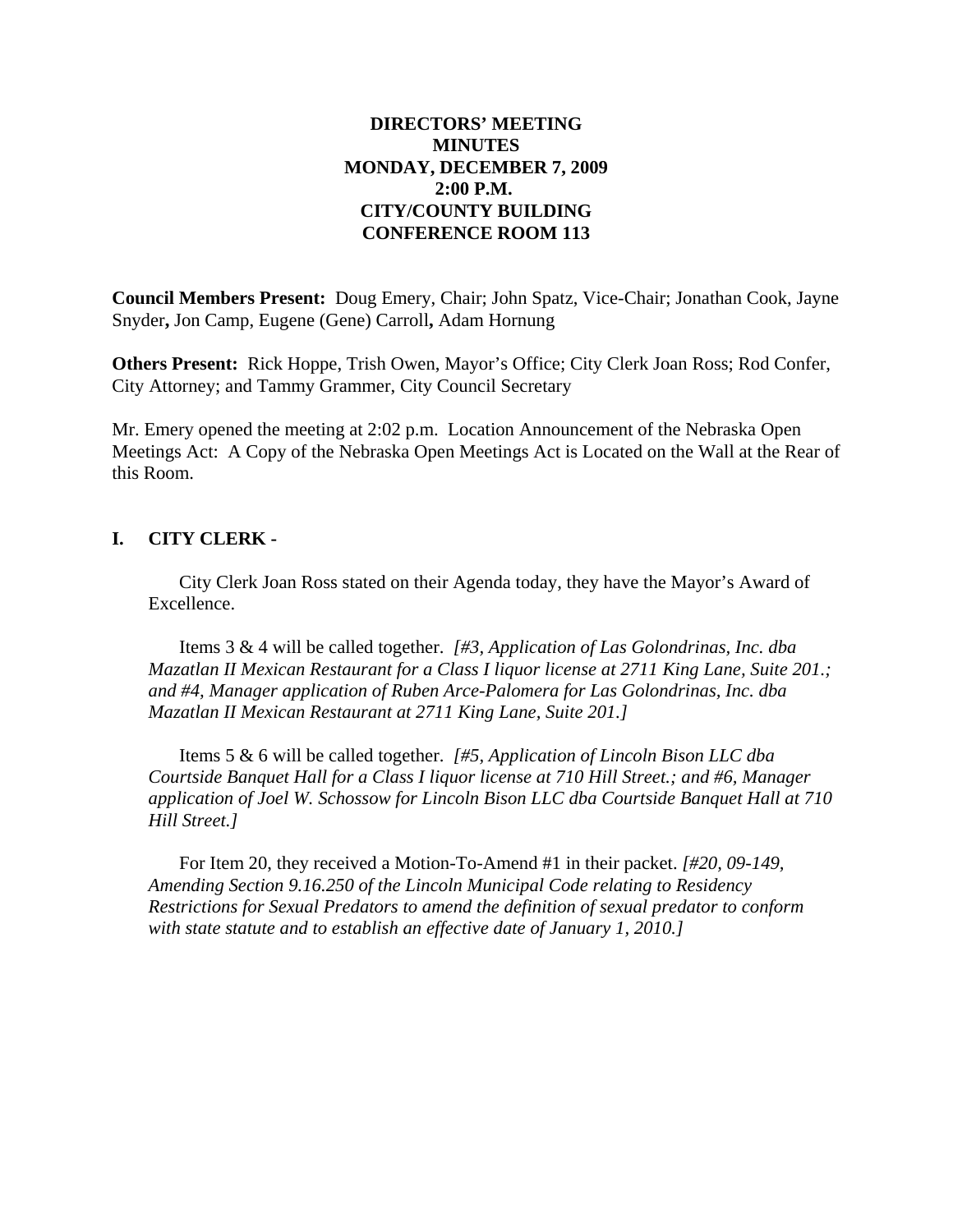### **II. CORRESPONDENCE FROM THE MAYOR & DIRECTORS TO COUNCIL -**

#### **MAYOR -**

Rick Hoppe stated regarding Item 12, he had written all of them an email about the Indian Center compromise they've reached and this is one piece of it. Do they want to hear the details of this item here or on the dias? Mr. Spatz commented he would suggest at the dias that's probably more appropriate so the public knows. Mr. Hoppe stated okay, he will give them the other piece of the details behind the entire agreement at the meeting today. *[#12, 09R-213, Approving a Conservation Easement Agreement between the City and the Lower Platte South NRD to preserve the flood storage capacity on properties generally located west of 10th and Military Road.]*

- \*1. NEWS ADVISORY RE: Information on City snow operations. NO COMMENTS
- \*2. NEWS RELEASE RE: Lincoln ranks second in digital cities survey. NO COMMENTS
- \*3. NEWS ADVISORY RE: Mayor Beutler will discuss the next steps in the City's "Taking Charge" outcome based budgeting process and the  $25<sup>th</sup>$  annual Star City Holiday Parade at a news conference on 11/19/09 at Updowntowners new float factory at 10:00 a.m. (Council received on 11/18/09). - NO COMMENTS
- \*4. NEWS RELEASE RE: Fire Officials stress holiday safety. NO COMMENTS
- \*5. NEWS RELEASE RE: Mayor Beutler announces new survey and "City Stat" meetings. - NO COMMENTS
- \*6. NEWS RELEASE RE: Super Heroes in Lincoln for  $25<sup>th</sup>$  Annual Star City Holiday Parade. - NO COMMENTS
- \*7. NEWS RELEASE RE: Lincoln receives tree planting grant. NO COMMENTS
- \*\*8. NEWS ADVISORY RE: Mayor Beutler will announce the City's selection of a developer for the downtown Catalyst project site on "Q" Street at a news conference on 11/20/09 at 2:00 p.m., Mayor's Conference Room - (Council received on 11/20/09). - NO COMMENTS
- \*\*9. NEWS RELEASE -RE: Mayor announces developer for major downtown project (Forward to Council on 11/20/09). - NO COMMENTS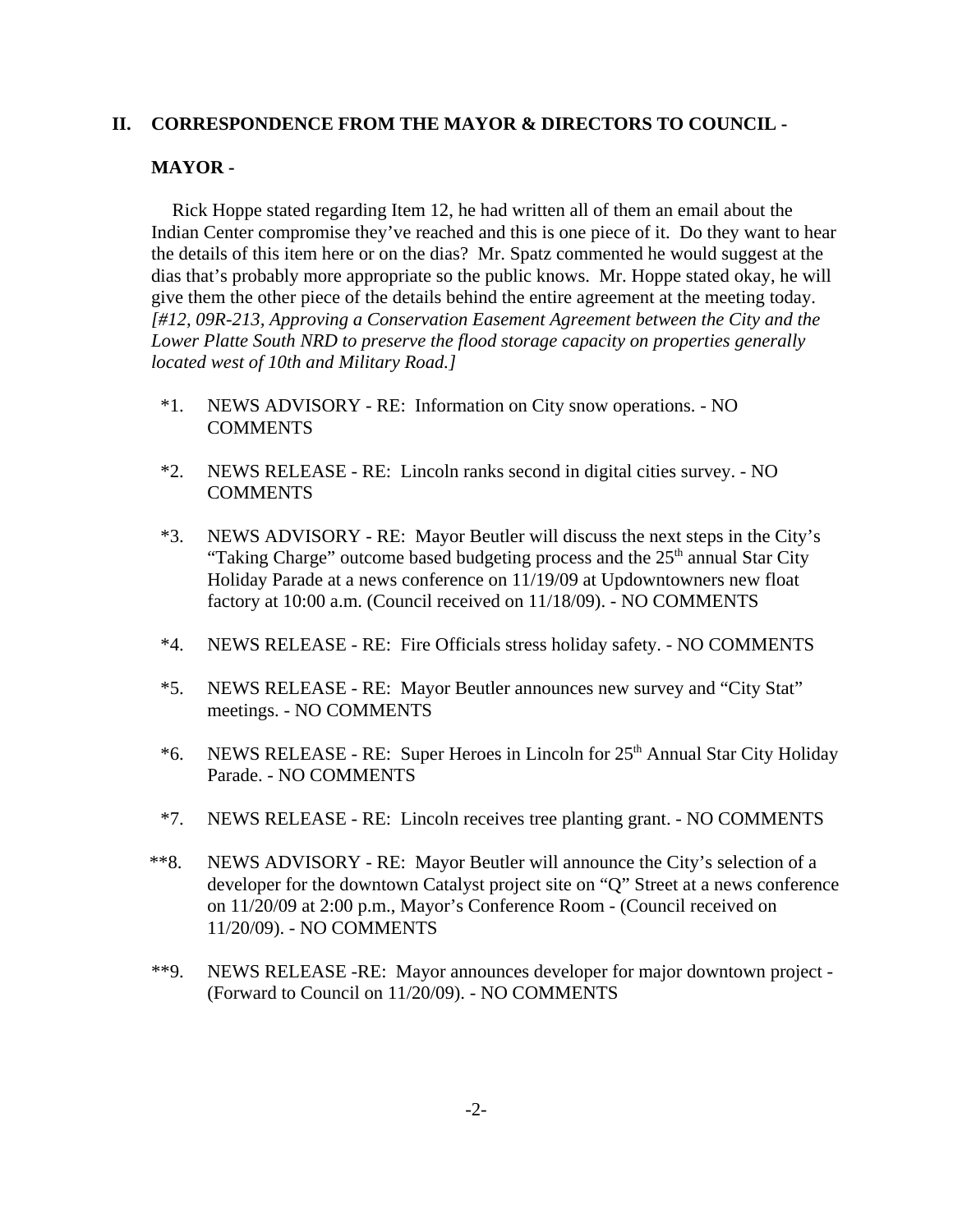- \*\*10. NEWS ADVISORY RE: Mayor Beutler will issue proclamation for Homeless and Hunger Awareness Month on 11/23/09 at 0:45 a.m. at The Center for People in Need,  $3901$  N.  $27<sup>th</sup>$ . Following will be a news conference - (Forward to Council on 11/20/09). - NO COMMENTS
- \*\*11. NEWS ADVISORY RE: Mayor Beutler's public schedule for week of November 21 through 27, 2009 - (Forward to Council on 11/20/09). - NO COMMENTS
- \*\*12. NEWS RELEASE RE: Mayor says special session with impact City budget. NO **COMMENTS** 
	- a.) NEWS RELEASE RE: CORRECTION in first paragraph, 4-percent decrease instead of 10 percent. - NO COMMENTS
- \*\*13. New homeless program created with stimulus funds. NO COMMENTS
- \*\*14. NEWS RELEASE RE: Businesses collect 11 tons of material through America Recycles Day efforts. - NO COMMENTS
- \*\*15. Washington Report November 20, 2009. NO COMMENTS
	- 16. NEWS RELEASE RE: Separation of grass and leaves ends today. NO COMMENTS
	- 17. NEWS RELEASE RE: Nominations now accepted for Mayor's Arts Awards. NO COMMENTS
	- 18. NEWS RELEASE RE: City crews preparing for adverse road conditions. NO COMMENTS
	- 19. NEWS RELEASE RE: Five new balloons highlight  $25<sup>th</sup>$  annual Star City Holiday Parade. - NO COMMENTS

## **DIRECTORS -** No Comments

#### **FINANCE/BUDGET -**

- \*1. November Sales Tax Reports memo from Steve Hubka, Budget Officer: - NO COMMENTS
	- a.) Actual Compared to Projected Sales Tax Collection;
	- b.) Gross Sales Tax Collections (with refunds added back in) 2004-2005 through 2009-2010;
	- c.) Sales Tax Refunds 2004-2005 through 2009-2010; and
	- d.) Net Sales Tax Collections 2004-2005 through 2009-2010.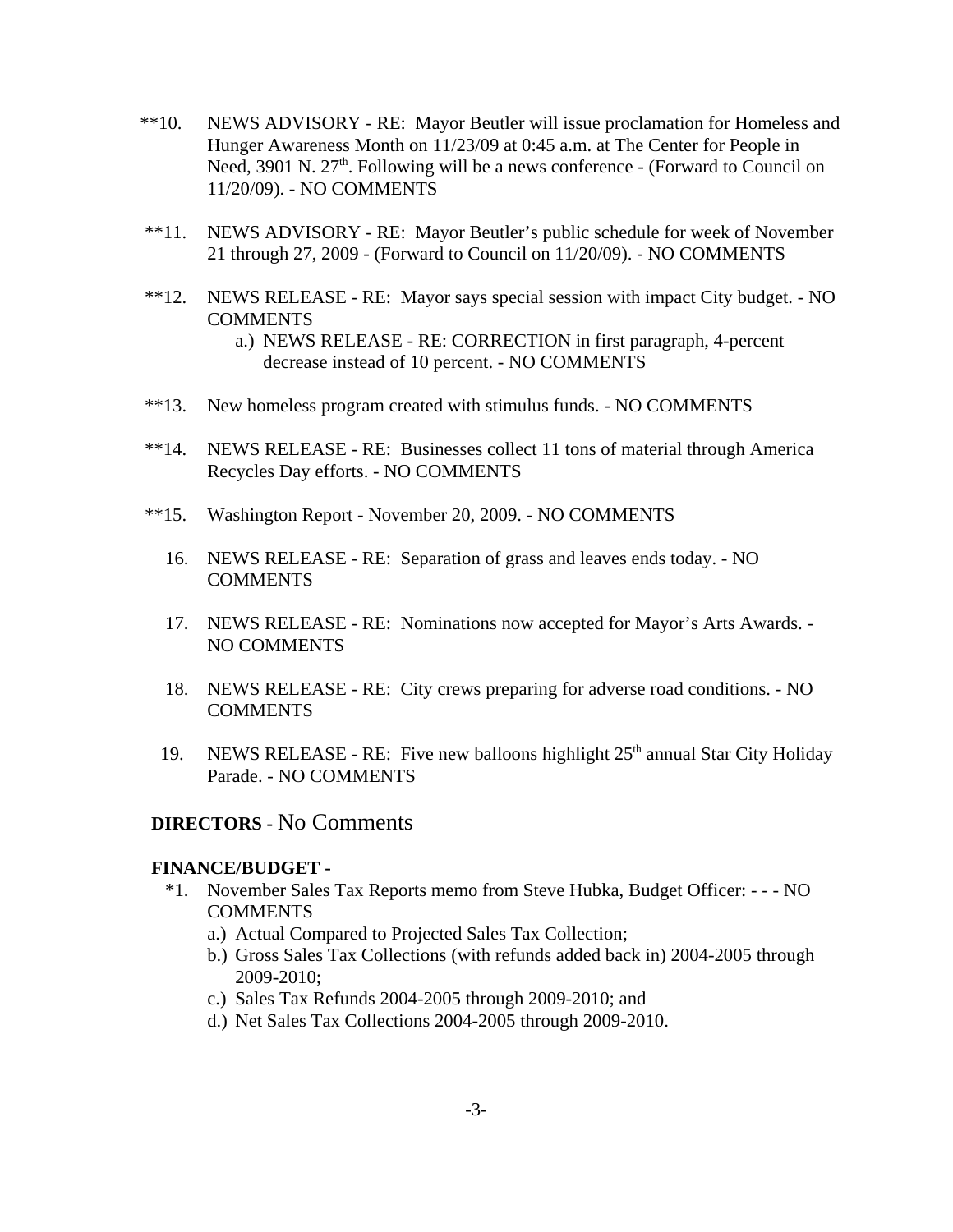#### **FINANCE/TREASURER -**

\*1. Investment Report for the year ending August 31, 2009. **-** NO COMMENTS

## **HEALTH -**

 \*\*1. NEWS RELEASE - RE: Appointments for H1N1 vaccine are available. - NO COMMENTS

### **LIBRARIES -**

 \*\*1. NEWS RELEASE - RE: The American Indian Heritage Read-In to be held on  $12/03/09$  at Noon at the Walt Branch Library, 6701 S.  $14<sup>th</sup>$  Street. - NO **COMMENTS** 

### **PLANNING -**

- \*1. Site Plans and Applications Administrative Amendment #09072 to Special Permit #1903. - NO COMMENTS
- \*2. The Lincoln Metropolitan Planning Organization requests public input for a new public participation plan. - NO COMMENTS
- \*\*3. No Administrative Amendments approved for week of 11/17/09 through 11/23/09. NO COMMENTS
	- 4. No Administrative Amendments approved week of 11/24/09 through 11/30/09. NO COMMENTS

### **PLANNING COMMISSION -**

- \*1. Action by the Planning Commission, November 18, 2009. NO COMMENTS
- \*2. Revised Action by Planning Commission, November 18, 2009. NO COMMENTS
- 3. Action by Planning Commission, December 2, 2009. NO COMMENTS

### **PLANNING COMMISSION FINAL ACTION -**

- 4. Special Permit #09025 (2600 Rathbone Road) Resolution No. PC-01183. NO **COMMENTS**
- 5. Special Permit #09026 (Enclosed disassembly operation N.W.  $27<sup>th</sup>$  & West Vine Streets) Resolution No. PC-01184. - NO COMMENTS
- 6. Use Permit #117C Horizon Business Center (S.  $14<sup>th</sup>$  Street & Yankee Hill Road) Resolution No. PC-01185. - NO COMMENTS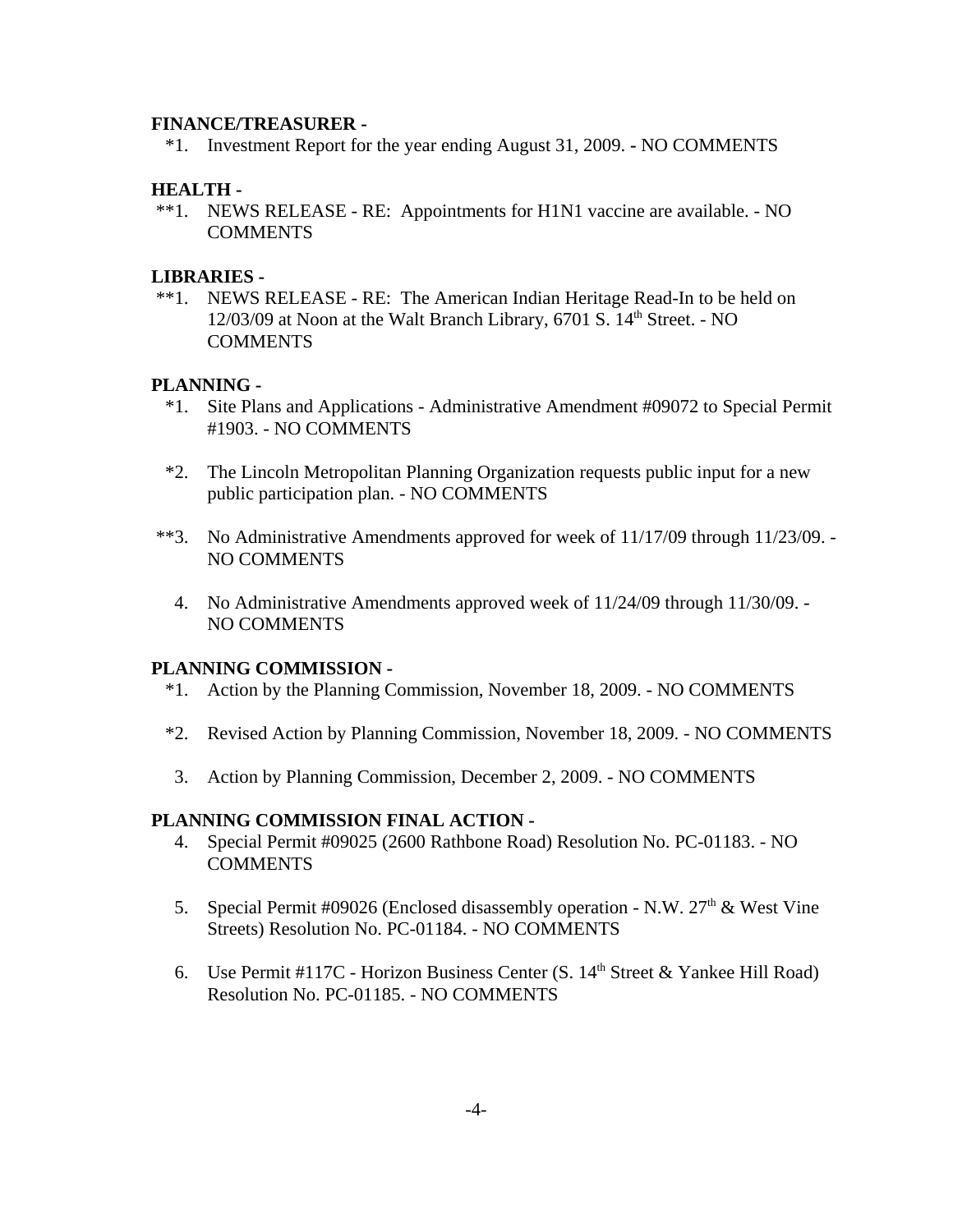#### **POLICE -**

 1. Memo from Chief Tom Casady - RE: Cost of Overtime for UNL Football Games from 2002-2009. - NO COMMENTS

### **PUBLIC WORKS & UTILITIES -**

 1. Response E-Mail & attachment to Council questions; draft inquiry for Council's decision on Impact Fee indexing. - NO COMMENTS

## **III. COUNCIL RFI'S AND CITIZEN CORRESPONDENCE TO INDIVIDUAL COUNCIL MEMBERS -**

## **JON CAMP -**

Mr. Camp stated he had calls from some people today regarding snow plowing. Mr. Camp stated he will give Chad Blahak (Public Works & Utilities) the information after the meeting.

Mr. Camp commented he's just going to mention for everyone's benefit, you may recall on the Oklahoma football game there was an unfortunate situation where La Tapatia restaurant towed about 20 people. Abram Morales, the owner of La Tapatia, has agreed to reimburse those individuals who were towed. So, if they hear from anybody who was towed let him know. *[The correspondence regarding this situation was listed on the Directors' Addendum for 11/30/09 under 'III - #3'.]* 

- 1. E-Mail from Dave DeBoer RE: Thank-you, restitution of towing expense after a Nebraska football game. - Mr. Camp mentioned this issue. See that discussion right above.
- 2. E-Mail to Greg MacLean, Public Works & Utilities Director -RE: Requesting attention to an underground tile east of S.  $27<sup>th</sup>$  & Old Cheney reported by Al Schwandt. - NO COMMENTS
- 3. E-Mail to Rodney Confer, City Attorney RE: Requesting an amendment draft to freeze the current impact fees for the upcoming year. - NO COMMENTS

**GENE CARROLL -** No Comments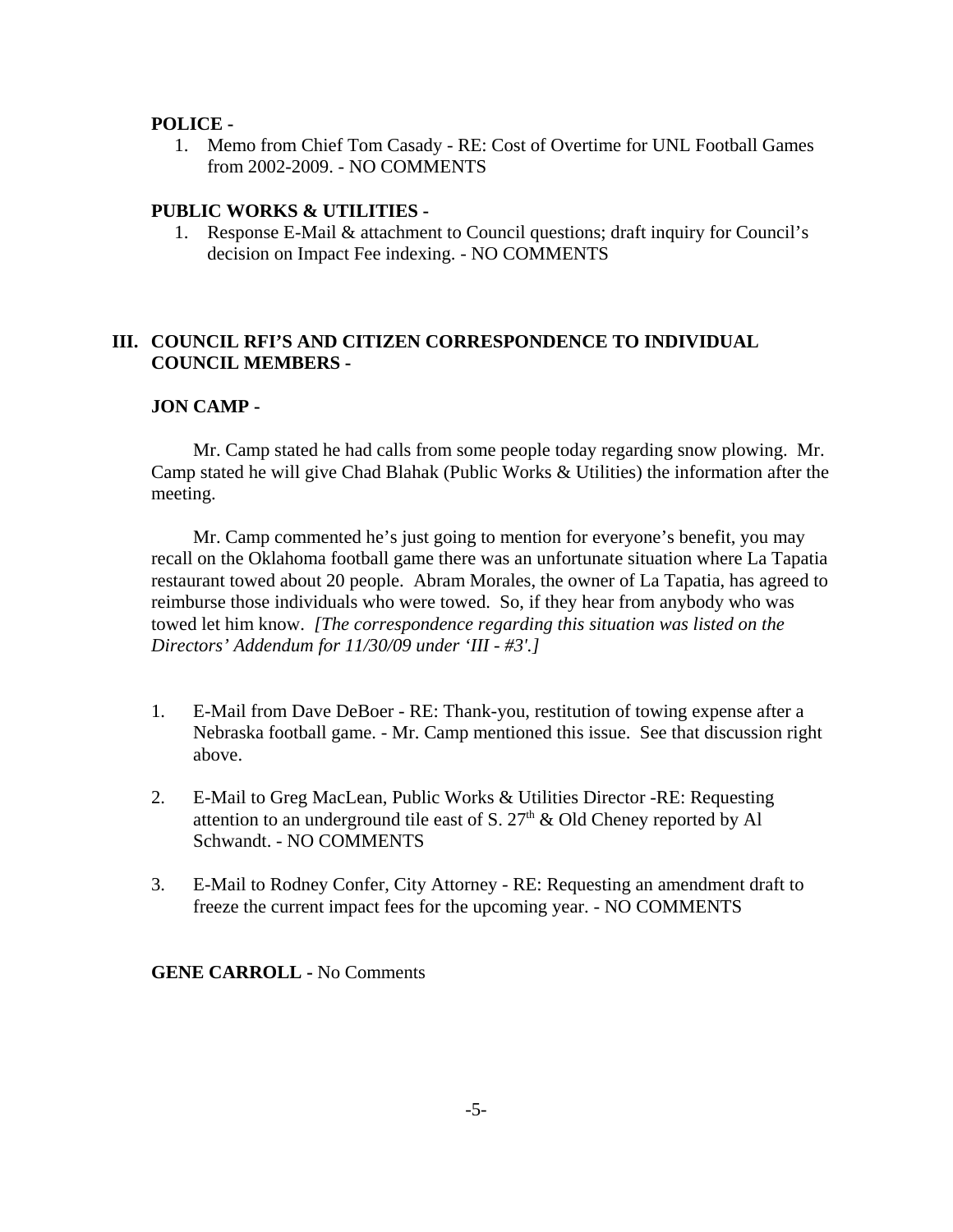#### **JONATHAN COOK -**

Mr. Cook asked Fire Chief Niles Ford for an update on Station 8? Fire Chief Ford reported that Station 8 was re-opened right after Thanksgiving that Saturday they were in the station. They had testing done to make sure it's safe and it is. They completely sealed off Station 8 from the water reservoir underneath. There's a few more things they would like to do to the station as they talked about before. Right now, truck 8 is still located at Station 4, and the ambulance, medic unit and engine are at Station 8. The ambulance will stay at Station 8 for the entire winter.

#### **DOUG EMERY -** No Comments

#### **ADAM HORNUNG -**

Mr. Hornung asked Mr. Camp if he got the answers that he was looking for on the TIF financing? Mr. Carroll stated it is listed on the Directors' Addendum for December 7<sup>th</sup>. Mr. Camp commented he just received it, he will take a look at it. Mr. Cook commented it would be helpful if that could have arrived to them earlier the day Dave Landis sent it to the Council Office. But, it was after their packets went out, so they're only seeing his answers this morning which makes it a little more difficult. Rick Hoppe commented he understands, he will point out that they received this he believes Monday and he responded back as quickly as he could for a project that has been known about for several weeks. Mr. Cook suggested especially when things are sent out on Thursday or Friday, if there is something they need for Monday that they be sent directly to Council members as well to the Council Office so they are sure to get it. Mr. Hoppe stated he will let him know. (Dave Landis, Urban Development Director no present.)

#### **JAYNE SNYDER -**

Ms. Snyder stated she would like to speak with Dave Landis (Urban Development Director) after the Directors' Meeting today. Rick Hoppe stated he will contact Mr. Landis to let him know.

**JOHN SPATZ -** No Comments

### **IV. CORRESPONDENCE FROM CITIZENS TO COUNCIL -**

 \*1. E-Mail from Luke Peterson - RE: Commenting on ordinances which ban employment and housing discrimination. - NO COMMENTS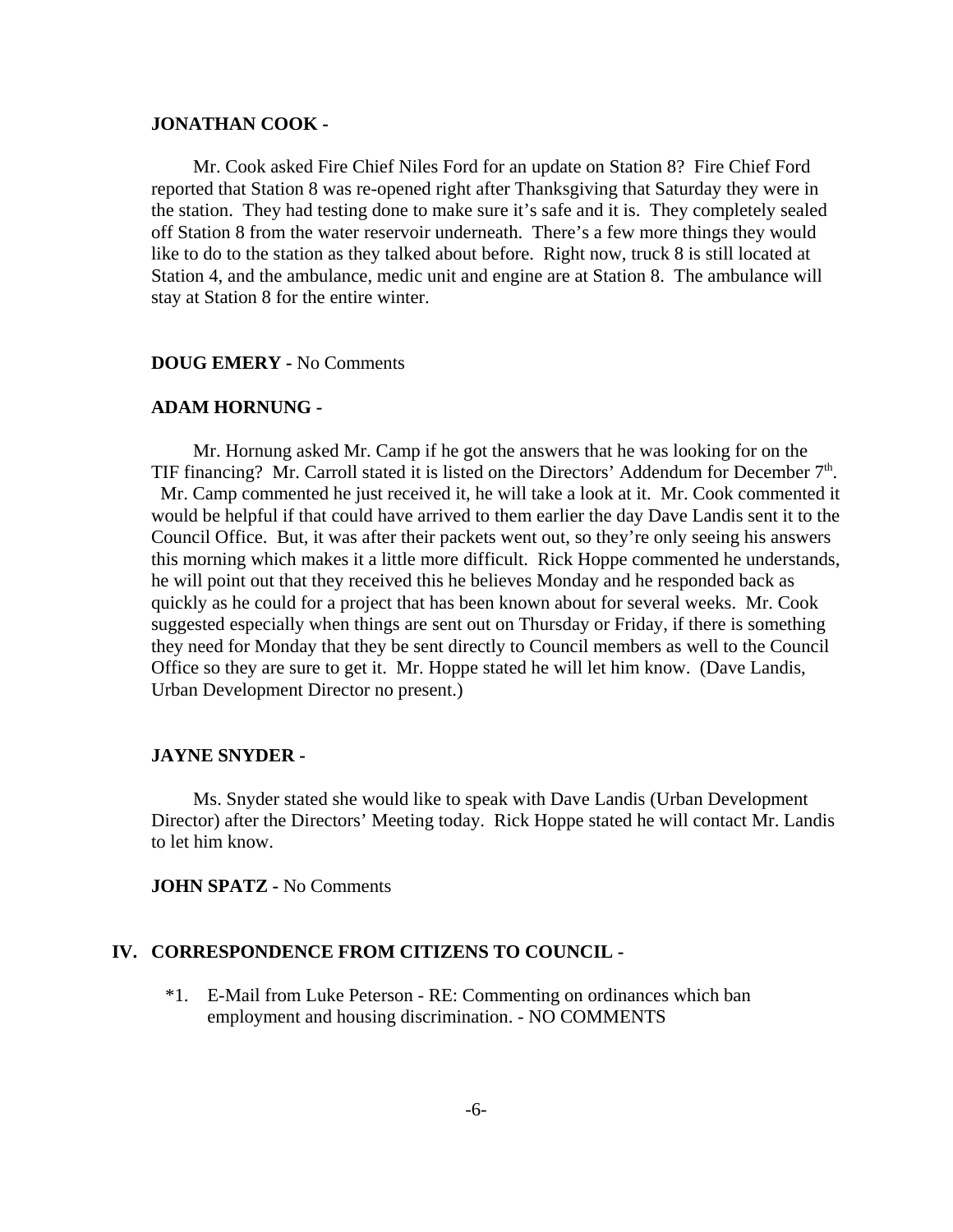- \*2. Letter from Pat Anderson-Sifuentez, Everett Neighborhood Association President RE: In support of the F Street Community Center and the expansion of the LPD substation at  $13<sup>th</sup>$  & F Streets. - NO COMMENTS
- **\***\*3. E-Mail from Joseph Tindle RE: Questions on the railroad quiet zone violations. NO COMMENTS
- **\***\*4. Letter & Article from Bob Reeves RE: The proposed arena. NO COMMENTS
	- 5. E-Mail from Lincoln Chamber of Commerce RE: Supports Arena Project. NO COMMENTS

# **ADDENDUM - (For December 7th)**

### **I. CITY CLERK -** None

## **II. CORRESPONDENCE FROM THE MAYOR & DIRECTORS TO COUNCIL** -

#### **MAYOR -**

- 1. NEWS RELEASE RE: Artists Needed For Rain Barrel Art Project. NO COMMENTS
- 2. NEWS ADVISORY RE: Mayor Beutler, Department heads and City staff will participate in a series of City Stat Meetings over the next two weeks to review data compiled on City government performance in eight outcome areas - (Forward to Council on 12/04/09). - NO **COMMENTS**
- 3. NEWS ADVISORY RE: Mayor Beutler's Public Schedule for Week of December 5 through December 11, 2009 - Schedule subject to change - (Forward to Council on 12/04/09). **-** NO COMMENTS
- 4. City of Lincoln Snow/Traffic Condition Report December 6, 2009 6:30 p.m. NO COMMENTS
- 5. City of Lincoln Snow/Traffic Condition Report December 7, 2009 11:00 a.m. NO **COMMENTS**

### **DIRECTORS -**

#### **URBAN DEVELOPMENT -**

1. Response E-Mail from Dave Landis, Urban Development Director to Councilman Jon Camp's questions - RE: 09R-220 - Resolution on Block 68. - - This issue was mentioned earlier under 'III - Adam Hornung'.